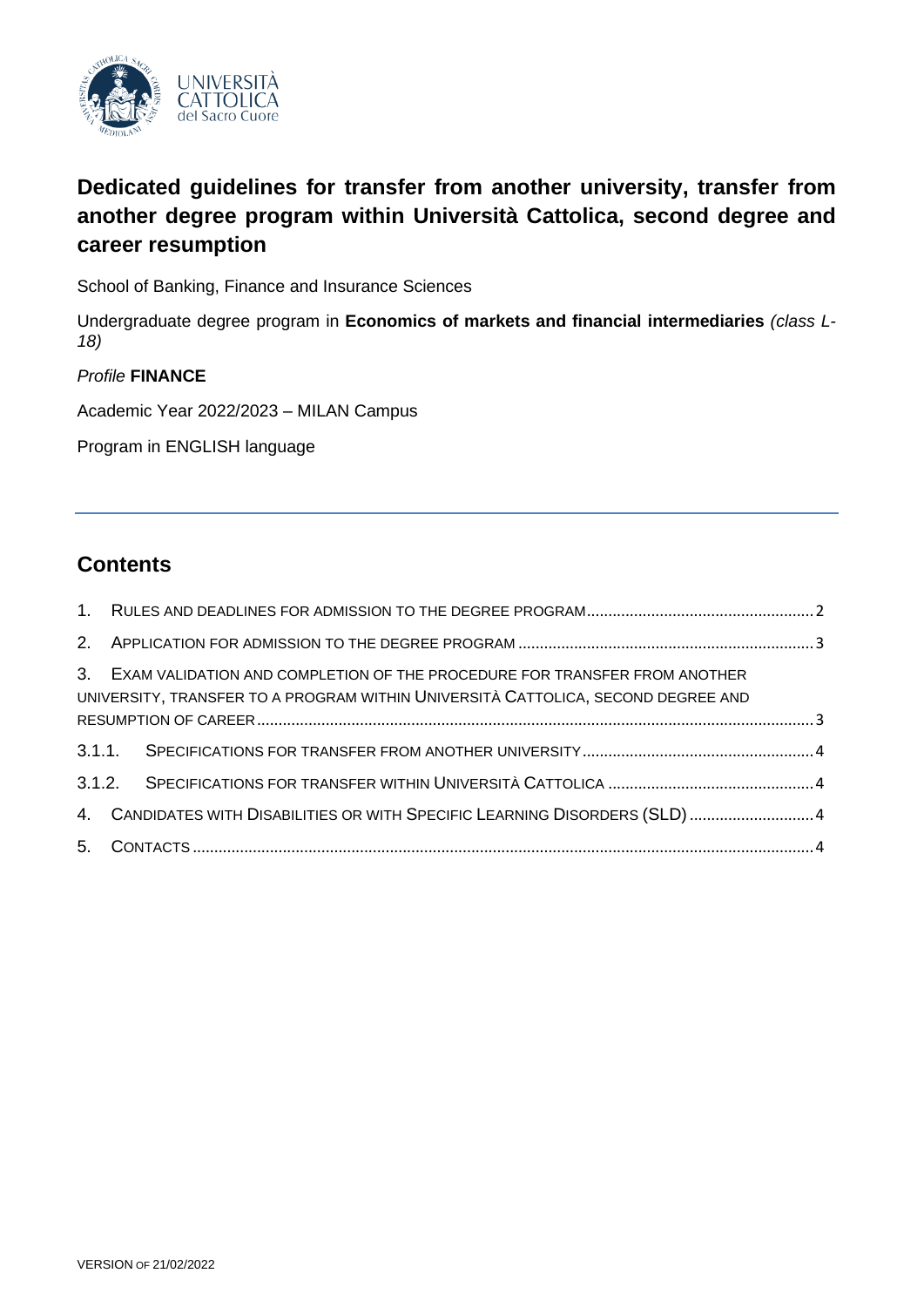

#### <span id="page-1-0"></span>**1. RULES AND DEADLINES FOR ADMISSION TO THE DEGREE PROGRAM**

It is possible to transfer to Università Cattolica, change program, enroll in a second-degree program, resume your university career, apply for a degree program at the same level or below the level of the program of origin.

Admission to the undergraduate degree program in **Economics of Markets and Financial Intermediaries** for the academic year 2022/2023, for candidates with a high school diploma, will take place in two different ways:

- Merit ranking for candidates with a high school diploma grade  $\geq 75/100$  (45/60).
- Merit ranking for all candidates with a high school diploma.

Below are the deadlines specific for each kind of admission procedure:

#### *MERIT RANKING*

Application opening: from 30 May to 04 July 2022

Ranking publication: 08 July 2022

Place reservation: from 08 July to 13 July 2022\*

#### *MERIT RANKING\*\**

Application opening: from 27 July to 25 August 2022

Ranking publication: 30 August 2022

Place reservation: from 30 August to 05 September 2022

*\*In the event of places still available at the end of the place reservation period, a second call will be made following any waiting list.*

*\*\* the second ranking will only be drafted if places are available at the end of the first call*

For more information on the admission test and eligibility, please refer to the **admission procedures** at the following [link:](https://www.unicatt.it/corsi/finance-milano-admissions-and-enrolment)

<https://www.unicatt.it/corsi/finance-milano-admissions-and-enrolment>

Transfers from other universities, or in other programs within Università Cattolica, second degrees or resumption of career including degree courses taught in Italian are accepted, **but only exams taken in English will be validated.**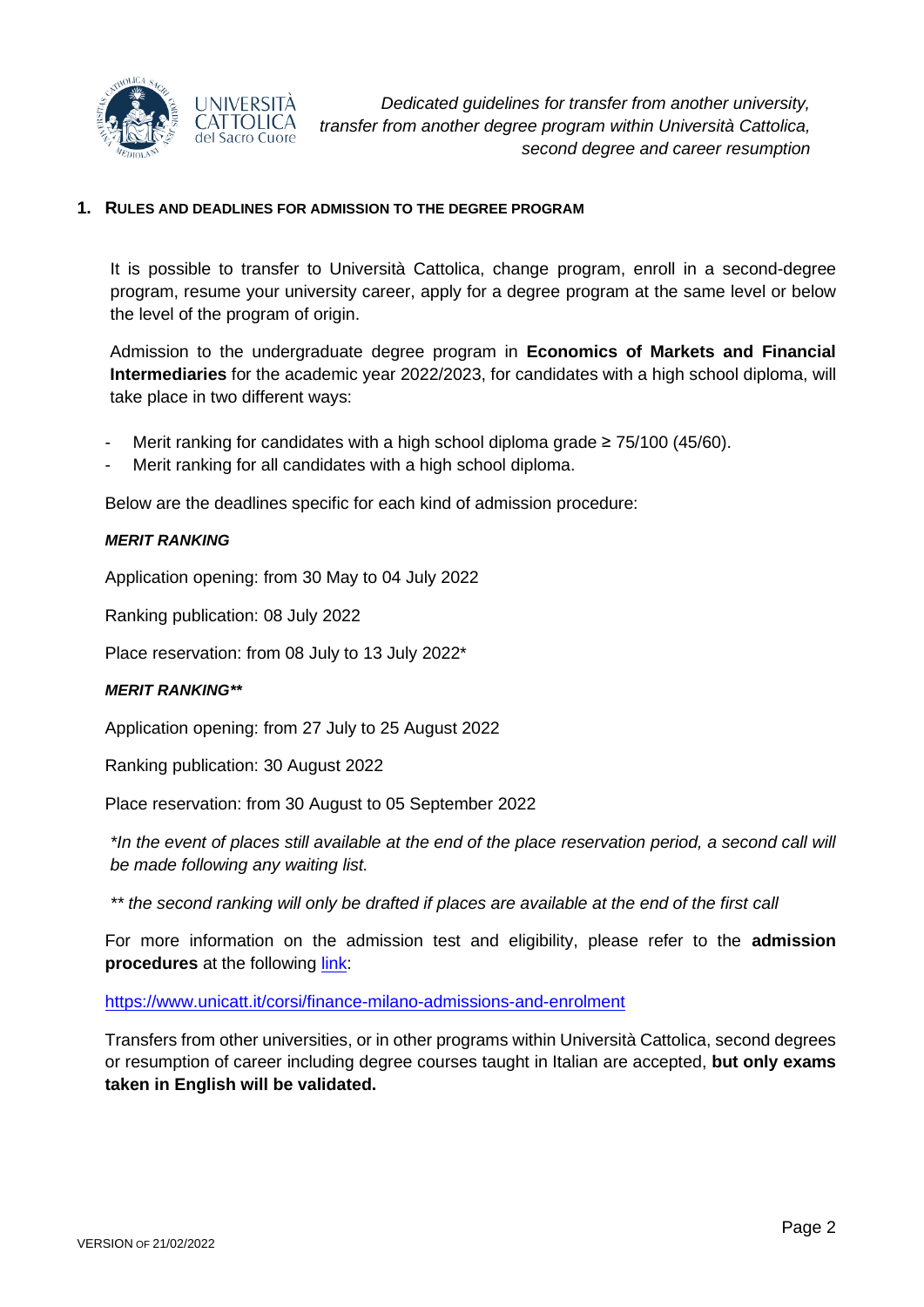

#### <span id="page-2-0"></span>**2. APPLICATION FOR ADMISSION TO THE DEGREE PROGRAM**

To apply for admission (application for enrolment) to the **Finance** profile of the **Economics of markets and financial intermediaries** degree program you must use the [Enrolment](https://iscrizioni.unicatt.it/iscrizioni) Portal.

The application for transfer from another university, transfer to a program within Università Cattolica, second degree or resumption of career must be uploaded onto the Enrolment Portal, according to the place reservation deadlines published in the notices dedicated to candidates admitted to the ranking, in the RANKINGS section of the **program page**, together with receipts for payments made (first instalment and secretarial fees).

The place is reserved when the documentation submitted is validated by the Student Services Centre.

In order to learn the procedures for the use of the Enrolment Portal, see the Enrolment Portal User guides at the links below:

- Transfer from another university: [https://studenticattolica.unicatt.it/studenti-corsi-e](https://studenticattolica.unicatt.it/studenti-corsi-e-carriera-trasferimenti)[carriera-trasferimenti](https://studenticattolica.unicatt.it/studenti-corsi-e-carriera-trasferimenti)
- Transfer from another degree program: [https://studenticattolica.unicatt.it/studenti-corsi-e](https://studenticattolica.unicatt.it/studenti-corsi-e-carriera-passaggio-interno-di-corso-di-laurea)[carriera-passaggio-interno-di-corso-di-laurea](https://studenticattolica.unicatt.it/studenti-corsi-e-carriera-passaggio-interno-di-corso-di-laurea)
- Second degree and career resumption: [https://studenticattolica.unicatt.it/studenti-corsi-e](https://studenticattolica.unicatt.it/studenti-corsi-e-carriera-seconde-lauree-ripresa-carriera)[carriera-seconde-lauree-ripresa-carriera](https://studenticattolica.unicatt.it/studenti-corsi-e-carriera-seconde-lauree-ripresa-carriera)

## <span id="page-2-1"></span>**3. EXAM VALIDATION AND COMPLETION OF THE PROCEDURE FOR TRANSFER FROM ANOTHER UNIVERSITY, TRANSFER TO A PROGRAM WITHIN UNIVERSITÀ CATTOLICA, SECOND DEGREE AND RESUMPTION OF CAREER**

After reserving a place, the competent Teaching Unit assesses the student's previous university career in order to validate exams for the new degree program. The Student Services Centre communicates the outcome of the assessment (Letter of Resolution) on the Enrolment Portal. The Letter of Resolution indicates the year of admission and the exams validated.

For admission to years subsequent to the first year, the following are required:

- at least 40 ECTS validated for admission to the 2nd year of the program

Candidates admitted to a year subsequent to the first must sit all the examinations outlined in the study plan, including any untaken/validated examinations relating to years prior to the year of enrolment.

Candidates coming from another university may be asked to provide a copy of their course programs in PDF format.

Candidates with a foreign high school diploma or a foreign academic career, must view the procedures at the link<https://international.unicatt.it/> and contact the International Admissions Office [\(international.admissions@unicatt.it\)](mailto:international.admissions@unicatt.it) in time to activate the procedures of the courses Enrolment portal.